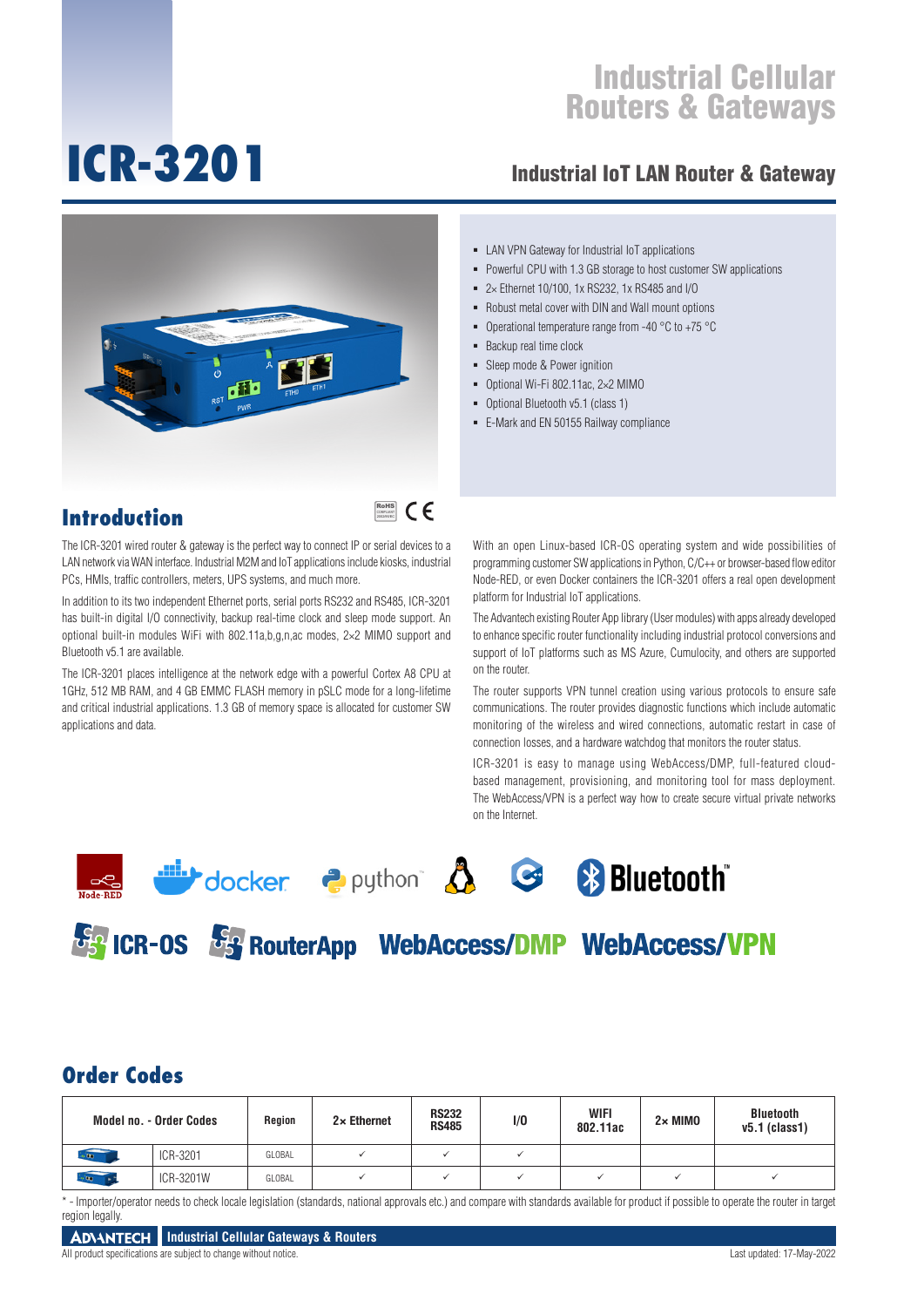#### ICR-3201

## **Specifications**

| System                |                                                                                                           |  |  |
|-----------------------|-----------------------------------------------------------------------------------------------------------|--|--|
| CPU                   | Cortex-A8, 1000 MHz                                                                                       |  |  |
| Memory                | $RAM - 512 MB$<br>eMMC - 4096 MB<br>(838 MB for Router Apps, 512 MB for customer data)                    |  |  |
| Watchdog              | HW Watchdog                                                                                               |  |  |
| <b>RTC</b>            | Battery backup RTC                                                                                        |  |  |
| Interfaces            |                                                                                                           |  |  |
| Ethernet              | $2\times$ Ethernet, RJ45, 10/100 Mbps, Isolation 1.5 kV                                                   |  |  |
| Serial Lines          | $1 \times$ RS232 (Tx, Rx, RTS, CTS, GND)<br>$1 \times$ RS485 (A(-), B(+), GND)<br>(10-pin terminal block) |  |  |
| 1/0                   | 1×Digital Input<br>1× Digital Output<br>(10-pin terminal block)                                           |  |  |
| <b>Reset Button</b>   | Reboot / Factory reset                                                                                    |  |  |
| <b>LED</b> Indicators | System, Data activity, User, ETH                                                                          |  |  |

| Environmental                   |                                                 |  |  |
|---------------------------------|-------------------------------------------------|--|--|
| Power Supply                    | $9 - 36$ V DC (2-pin terminal block)            |  |  |
| Consumption                     | With WiFi: Idle 2.5 W / Average 4 W / Peak 11 W |  |  |
| Sleep Mode                      | Yes, 100 mW (HW Rev 1.0), 20 mW (HW Rev 2.0)    |  |  |
| Operating Temperature           | $-40$ to $+75$ °C                               |  |  |
| Storage Temperature             | -40 to +85 $^{\circ}$ C                         |  |  |
| Humidity                        | 5 to 95 %                                       |  |  |
| <b>IP Cover</b>                 | <b>IP30</b>                                     |  |  |
| <b>Physical Characteristics</b> |                                                 |  |  |
| Dimensions                      | $31.2 \times 94 \times 129$ mm                  |  |  |
| Enclosure                       | Metal Case, Grounding Screw                     |  |  |
| Mounting                        | Wall Mount kit, DIN Rail                        |  |  |
| Weight                          | ICR-3201 - 457q<br>ICR-3201W - 477q             |  |  |

|           |                                                                            | Ar  |
|-----------|----------------------------------------------------------------------------|-----|
|           | <b>Bluetooth</b> - optional                                                | Sti |
| Antenna   | Shared R-SMA WiFi antenna connector                                        | Se  |
| Version   | Bluetooth 5.1, class 1 (Bluetooth Low Energy), Bluetooth®SIG Qualification | M   |
| Data rate | 1 Mbps (GFSK), 2 Mbps ( $\varpi$ /4-DQPSK), 3 Mbps (8-DPSK)                |     |

| WiFi - optional  |                                                               |  |  |
|------------------|---------------------------------------------------------------|--|--|
| Antenna          | 2×R-SMA connectors, 2×2 MIMO                                  |  |  |
| <b>Standards</b> | IEEE802.11 ac/a/b/g/n 2.4 GHz / 5 GHz                         |  |  |
| Security         | WEP, WPA, WPA2, WPA3, 802.1X                                  |  |  |
| Modes            | Access Point (unlimited clients), Station, Multirole STA & AP |  |  |

| <b>Standards &amp; Requiations</b> |                                                                                                     |  |  |
|------------------------------------|-----------------------------------------------------------------------------------------------------|--|--|
| Radio                              | EN 301 893, EN 300 328                                                                              |  |  |
| EMC                                | EN 301 489-1, EN 301 489-17, AS/NZS CISPR 32, FCC Part 15 Subpart B, ICES-003 Issue 6, EN 61000-6-2 |  |  |
| Safety                             | UL/EN/AS/NZS 62368-1                                                                                |  |  |
| Mechanical                         | EN 60068-2-27, EN 60068-2-64, EN 60068-2-64, MIL-STD-810G, SAE J1455                                |  |  |
| Climatic                           | EN 60068-2-2, EN 60068-2-1, EN 60068-2-14, EN 60068-2-78, MIL-STD-810G, SAE J1455                   |  |  |
| Transportation                     | E-Mark, EN 45545-2                                                                                  |  |  |
| Railway                            | EN 50155 compliant                                                                                  |  |  |
| National                           | CE, UKCA, FCC, IC, RCM compliant                                                                    |  |  |
| Environmental                      | REACH, RoHS3 and WEEE compliant                                                                     |  |  |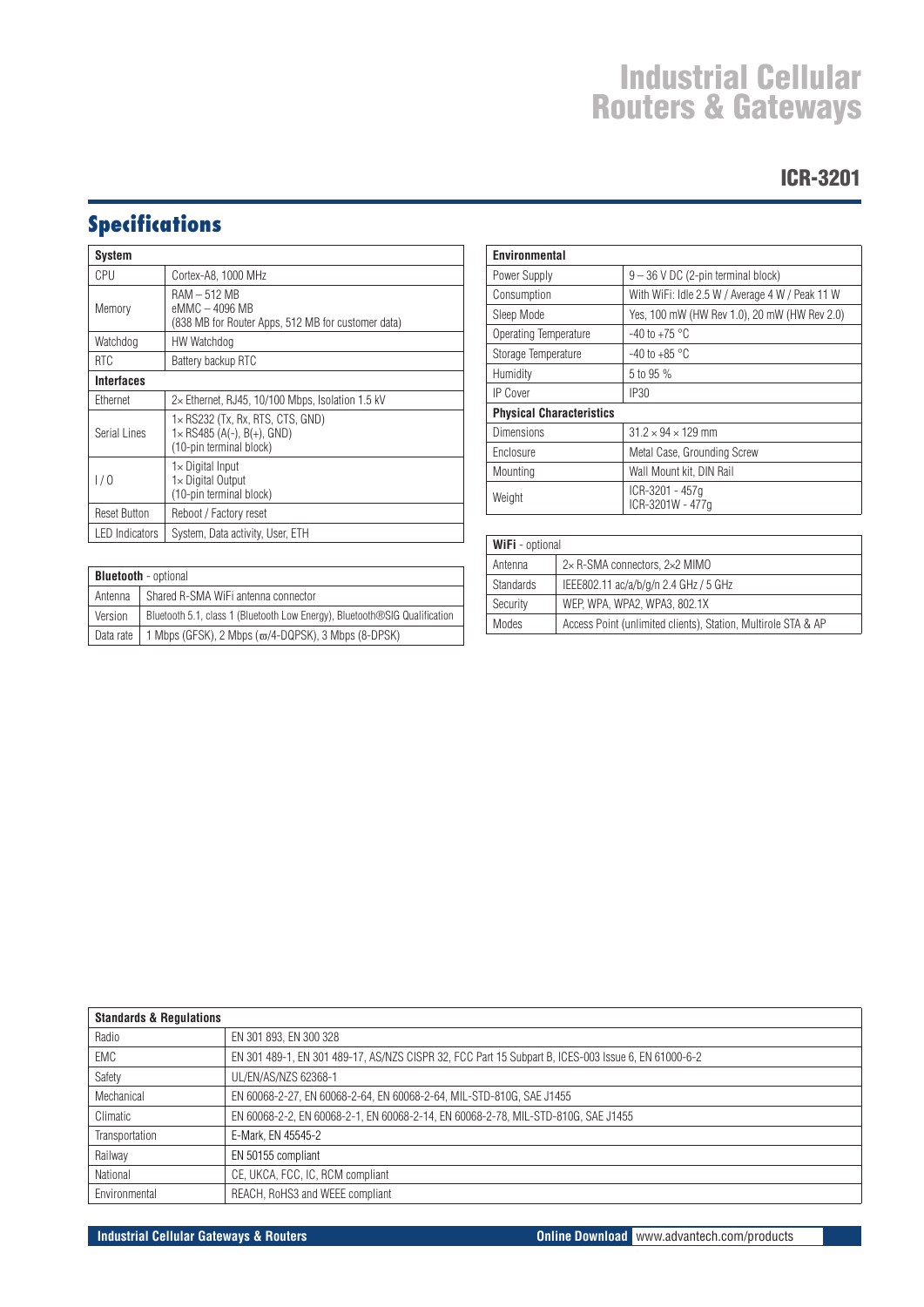#### ICR-3201

| <b>Software</b>                      |                                                                                                                                                                                                                                                                                                  |
|--------------------------------------|--------------------------------------------------------------------------------------------------------------------------------------------------------------------------------------------------------------------------------------------------------------------------------------------------|
|                                      |                                                                                                                                                                                                                                                                                                  |
| Operating System                     | ICR-OS (Linux based)                                                                                                                                                                                                                                                                             |
| <b>SW Customization</b>              | Router App (User Modules)*                                                                                                                                                                                                                                                                       |
| Application Development              | Open Linux, *Python, BASH, C/C++, *Node-RED, *Docker                                                                                                                                                                                                                                             |
| Networking Features and<br>Protocols | DHCP, NAT/PAT, SSH, VRRP, PPPoE, SNMP, SMTP, Dynamic DNS client, DNS proxy, VLAN, QoS, *DMVPN, NTP Client/Server, *Routing<br>protocols RIP, BGP, OSPF, IS-IS, NHRP, Backup Routes, Port Forwarding, Host Port Routing, Ethernet Bridging, Load Balancing, IPv6 Dual Stack                       |
| Industrial Protocols and IoT         | *Modbus RTU/TCP gateway, *IEC 60870-5-101 to 104 gateway, *DF1, *DNP3, *MQTT, *LWM2M                                                                                                                                                                                                             |
| Security                             | HTTPS, SSH, SFTP, DMZ, Firewall (IP Filtering, MAC address filtering, Inbound and outbound Port filtering)<br>VPN Tunneling - WireGuard, OpenVPN, *EasyVPN, IPsec with IKEv1 and IKEv2, GRE, L2TP, PPTP<br>Authentication - RADIUS, TACACS+, *SCEP<br>Encryption - DES, 3DES, AES, RSA, MD5, SHA |
| Firmware Management                  | Automatic firmware updates - server, locally via LAN or remotely via WAN                                                                                                                                                                                                                         |
| Diagnostic/Log                       | Status - Data Usage, Detailed Long Term Statistics<br>One CLICK report – Current Configuration, Factory Identification, Routing Table<br>Log - System Log, Reboot Log, Kernel Log<br>Remote Diagnostics (via SSH)                                                                                |
| Event Engine                         | StartUp script & Up/Down script (Own rules based on Digital Inputs, Network Parameters, Data Usage, Timer, Power, Device Temperature)<br>Report Types: email, SNMP Trap                                                                                                                          |
| Configuration                        | Web server, SSH, Four configuration switchable profiles, Automatic configuration update from server, Backup & Restore configuration                                                                                                                                                              |
| <b>Advanced Software Tools</b>       | WebAccess/DMP – Remote Device Provisioning, Monitoring & Management Platform<br>WebAccess/VPN - Advanced Secure Networking Platform                                                                                                                                                              |

\*Functionality is available with installed Router App (User Module)

### **Accessories**

|                    |                                          | Included in the package | <b>Optional</b> |
|--------------------|------------------------------------------|-------------------------|-----------------|
| <b>Part Number</b> | <b>Description</b>                       |                         |                 |
|                    | Wall mount kit                           |                         |                 |
| BB-DIN-ICR32       | DIN clip                                 |                         |                 |
| BB-CON-ICR32-10    | Serial / IO connector                    |                         |                 |
| BB-CON-WR2         | PWR connector                            |                         |                 |
| BB-AW-A2458G-FSRPK | Antenna Wi-Fi 2.4 & 5 GHz                |                         |                 |
| BB-RPS-v2-WR2-EU   | Wall mount Power Supply 12V/1A, EU plug  |                         |                 |
| BB-RPS-v2-WR2-UK   | Wall mount Power Supply 12V/1A, UK plug  |                         |                 |
| BB-RPS-v2-WR2-US   | Wall mount Power Supply 12V/1A, US plug  |                         |                 |
| BB-RPS-v2-WR2-AUS  | Wall mount Power Supply 12V/1A, AUS plug |                         |                 |

For more accessories (Antennas, Power Supplies) visit www.advantech.com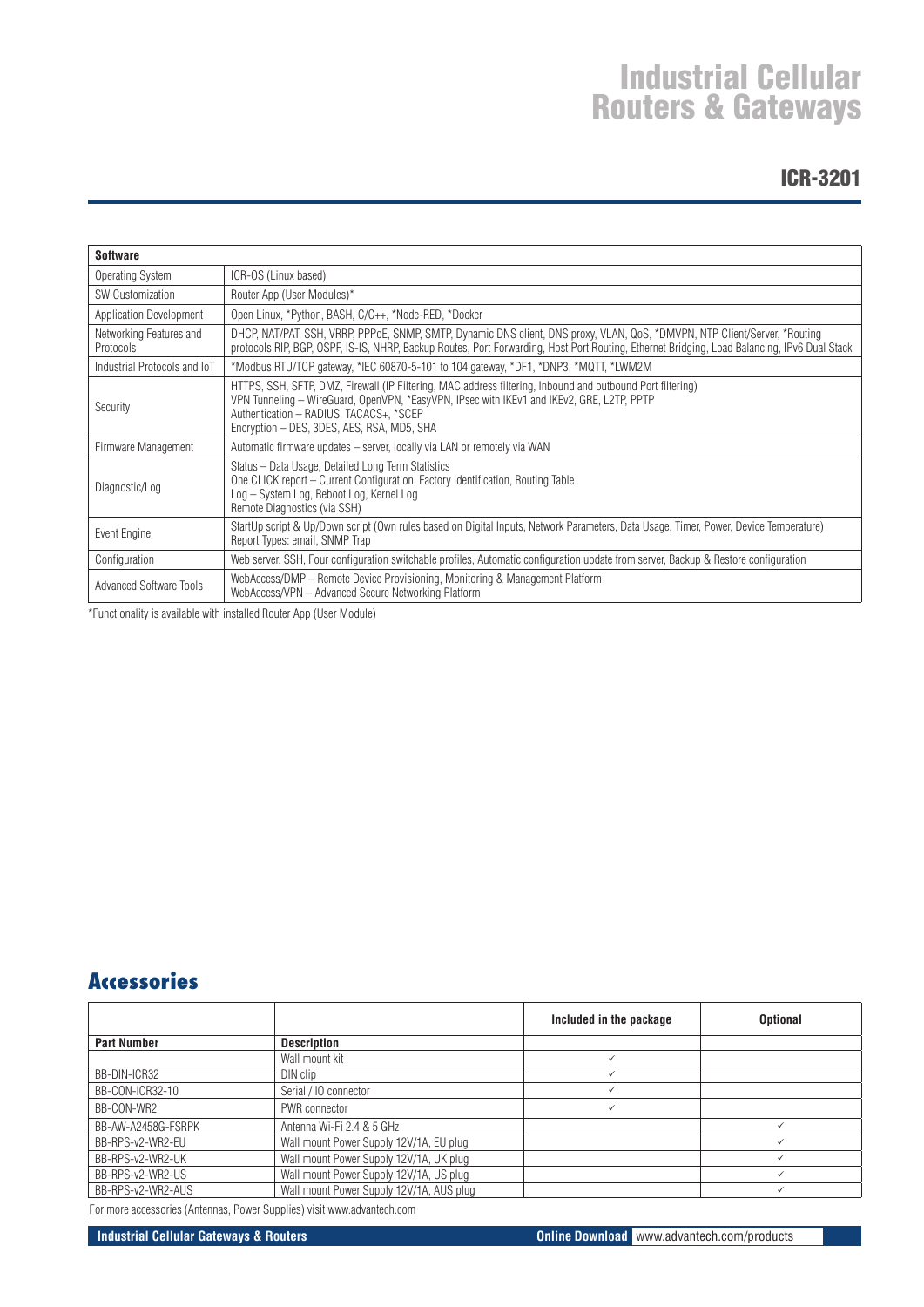### ICR-3201

#### **Views**



#### FRONT VIEW NEAR VIEW REAR VIEW NEAR VIEW REAR VIEW REAR VIEW REAR VIEW REAR VIEW REAR VIEW REAR VIEW REAR VIEW





LEFT SIDE VIEW THE RIGHT SIDE VIEW RIGHT SIDE VIEW

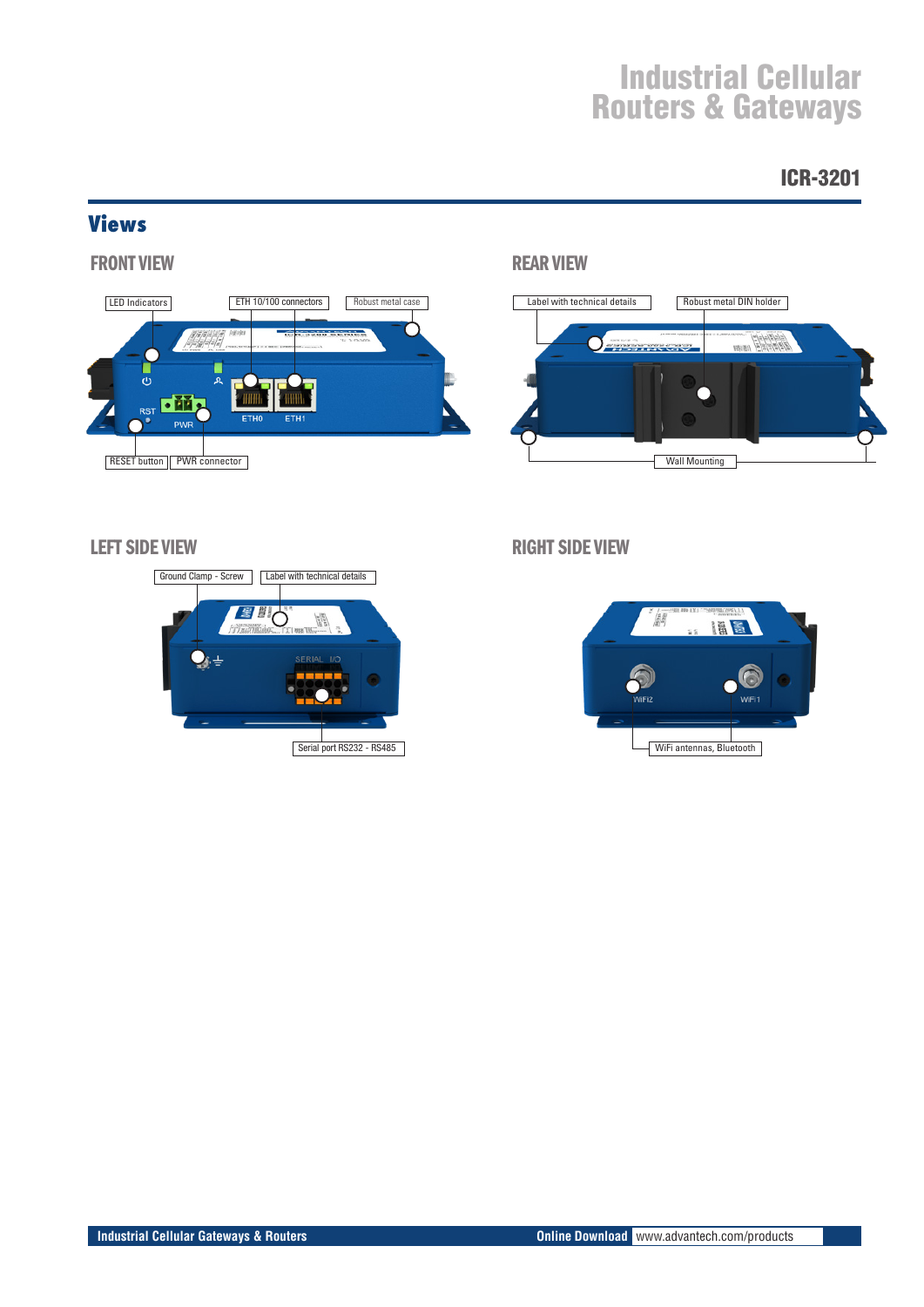ICR-3201



## **Dimensions - Technical Drawing**